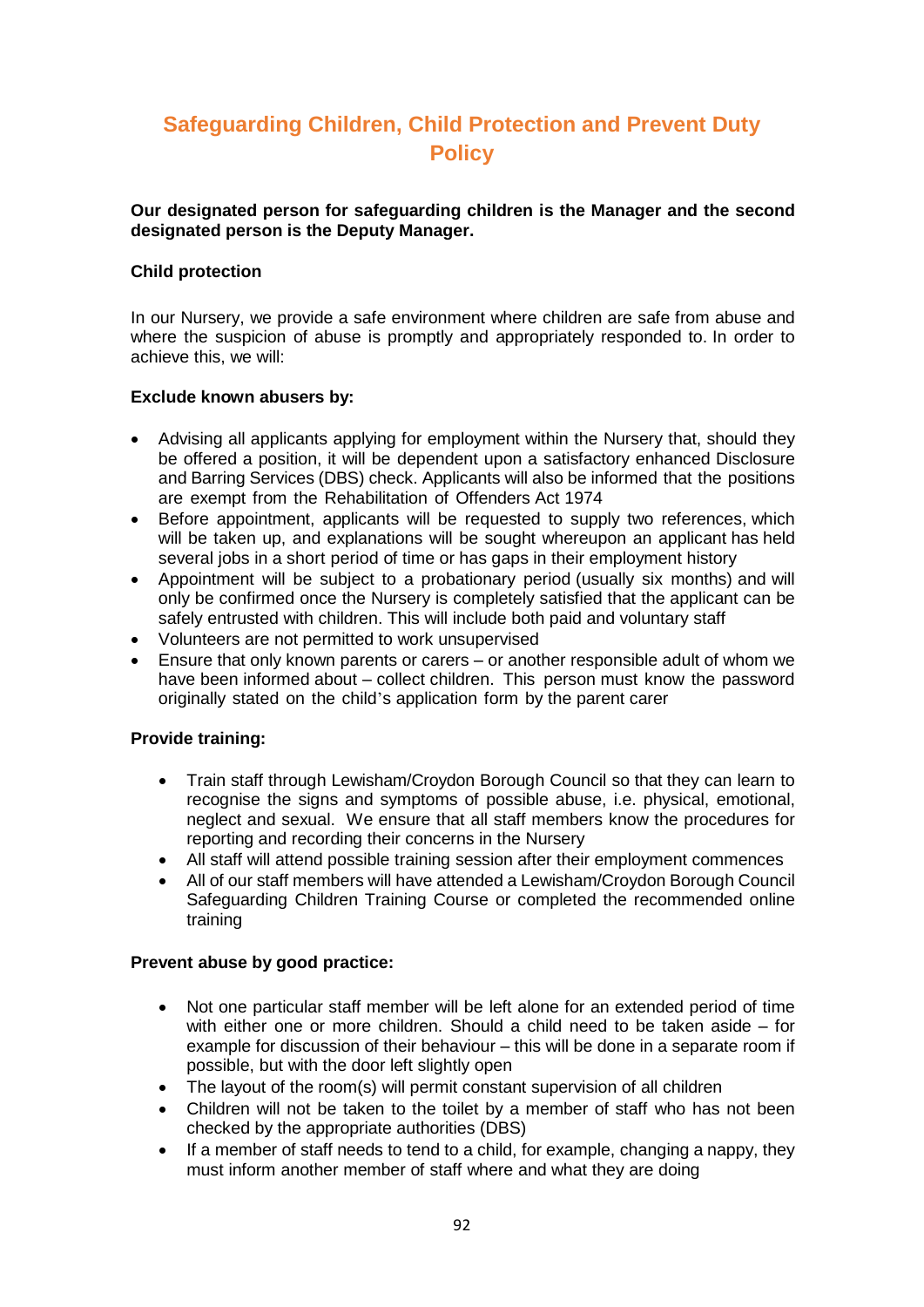We educate the children to understand and express their feelings and, at the same time, build up their confidence

# **Respond appropriately to suspicions of abuse**

- Changes in a child's appearance and/or behaviour will be investigated
- We allow investigation to be carried out with sensitivity. Staff members in the Nursery take care not to influence the outcome, either through the way they speak to children or the way they ask questions to children
- Parents will normally be approached first although suspicions will also be referred to the Social Services Department, if deemed appropriate
- All such suspicions and investigations will be confidential, and only those people who need to know will be informed, such as the child's Key Person, the Manager and the Director.

# **Disclosures**

If, through conversation or other contact with the child – you have cause to suspect physical, sexual or emotional abuse or neglect of a child in your care:

- Listen to what the child says. Be comforting and sympathetic. Ensure that the child feels as little responsibility as possible
- It is particularly important not to make any suggestions to the child regarding how the incident may have happened, therefore do not question the child except to clarify what he/she is saying
- Write down exactly what the child says or what actions concern you, and what you have said in response. The member of staff should not question the child or promise they will not tell anyone else. Sign and date it
- Do not make assumptions as to whom the allegation might concern. If a member of staff may be involved, appropriate steps must be taken to ensure the safety of the child and other children
- Inform the Manager of your suspicions and they will contact without delay the Duty Social Worker in the Access and Assessment Office for the District in which the child lives, or the Emergency Duty team if outside office hours. will also be contacted who will offer advice and support to you wherever possible, although they will not be responsible for conducting enquiries into the allegation/suspicion. Once a child is referred to Access and Assessment, they and the Area Safe Guarding Committee will make an assessment of the child's needs.

## **Keeping of records**

- When worrying changes in a child are observed, a separate and confidential record will be set up, which will include not only their name, address and age, but also timed and dated observations that objectively describe the child's behaviour/appearance without comment or interpretation. If possible and relevant, the child's exact spoken words should be noted. Each record will be signed and dated.
- Any such record will be kept in a separate lockable file and will only be accessible to the Manager, the child's Key Person and the Director.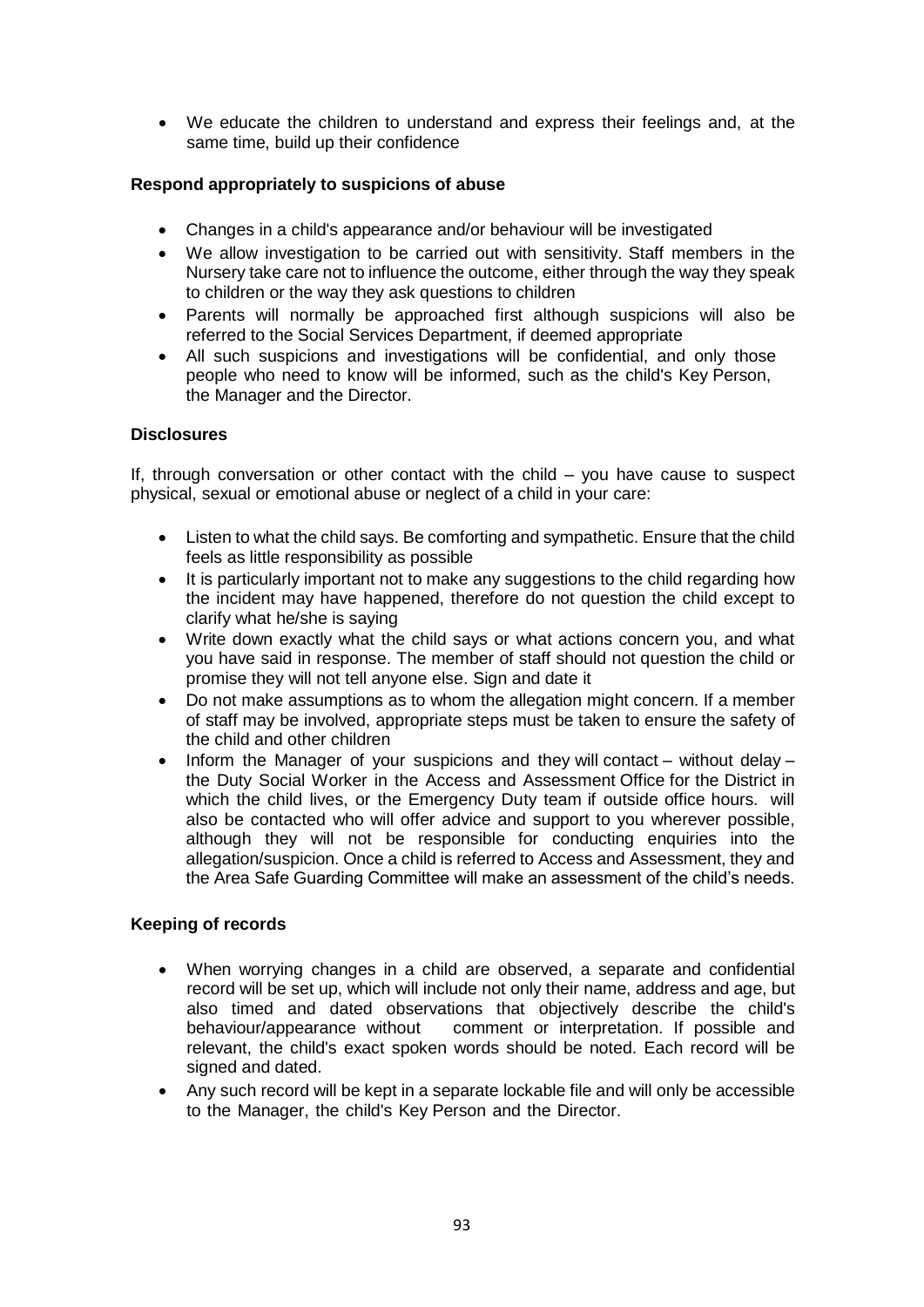#### **Liaise with other agencies**

- The Nursery operates in accordance with local authority guidelines. Confidential records will be shared with the Social Services Department if the Nursery feels they have not been provided with an adequate explanation for changes in the child's condition
- The Nursery will keep in contact with the registering authority and keep names, addresses and telephone numbers of individual social workers to ensure that, in an emergency, the Nursery and Social Services can work well together.
- Records will also be kept for the local NSPCC contact or other appropriate bodies.

## **Support families**

- The Nursery will do everything it can to build up trusting and supportive relationships between families and staff/volunteers in the group. Parents are made aware of the Nursery's policy from registry, and are asked to read and sign the form "Protecting Children"
- Parents are normally the first point of contact. If a suspicion of abuse is recorded, parents are informed at the same time as the report is made, except where the guidance of the Local Safeguarding Children's Board does not allow this. This will usually be the case where the parent is the likely abuser. In these cases, the investigating officers will inform parents
- Where there is suspicion of abuse at home, we will continue to welcome the child and their family while investigations take place
- We will share with the parents, any confidential records that are being kept on their child
- With the understanding that the care and safety of the child is of paramount importance, the Nursery will do all it can to support and work with the child's family

## **Allegation of abuse made against a member of staff (also a committee member or volunteer)**

If an allegation is made against a member of staff, we will follow the below procedure:

- 1. The allegation should be reported to the Senior Manager. If this person is the subject of the allegation, then this should be reported to the Directors
- 2. The Local Authority Designated Officer (LADO), and the LSCB will then be informed immediately in order for this to be investigated by the appropriate bodies promptly;
- A full investigation will be carried out by the appropriate professionals (LADO, Ofsted, LSCB) to determine how this will be handled
- The Nursery will follow all instructions from the LADO, Ofsted, LSCB and asks all staff members to do the same and co-operate where required
- Support will be provided to all those involved in an allegation throughout the external investigation in line with LADO support and advice
- The Nursery reserves the right to suspend any member of staff during an investigation
- All enquiries/external investigations/interviews will be documented and kept in a locked file
- Unfounded allegations will result in all rights being re-instated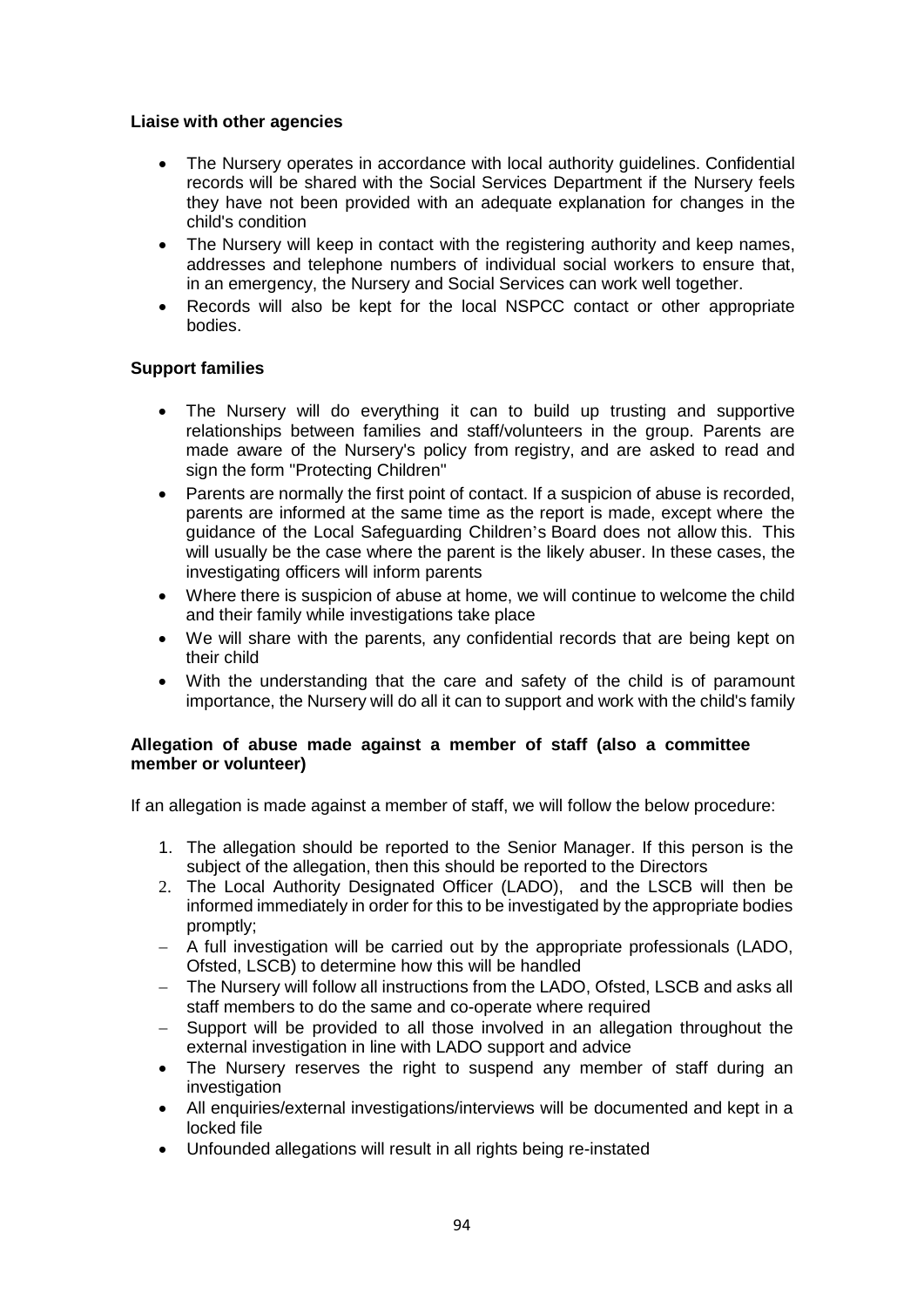- Founded allegations will be passed on to the relevant organisation (police) and will result in the termination of employment. Ofsted will be notified immediately of this decision. The company is also required to notify the Disclosure and Barring Service (DBS) to ensure their records are updated
- All records will be kept until the person reaches normal retirement age or for 10 years if that is longer. This will ensure accurate information is available for references and future DBS checks and avoids any unnecessary re- investigation
- The Nursery retains the right to dismiss any member of staff in connection with founded allegations following an inquiry
- Support will be available for any member of the Nursery who is affected by an allegation, their colleagues in the Nursery and the parents.

**All staff members need to be aware that it is a disciplinary offence not to report concerns about the conduct of a colleague that could place a child at risk. When in doubt – consult.** 

#### **Contact numbers**

Should any member of staff need to contact Access and Assessment, the contact numbers are below;

## **Little Pumpkins Nursery - Lee Branch**

Local Authority Designated Office: London borough of Lewisham 1<sup>st</sup> floor Laurence House, 1 Catford Rd, SE6 4RU. Office Tel: 020 8314 7280 Email: [lewishamLADO@lewisham.gov.uk](mailto:lewishamLADO@lewisham.gov.uk) Prevent team Tel: 07710 387 930 email:prevent@lewisham.gov.uk MASH Tel: 020 8314 9181

## **Other Useful Numbers**

NSPCC: 0800 800 5000 Childline: 0800 1111 Adult Helpline: 0808 800 5000 Lewisham Police: 101 Lewisham Borough Council: 020 8314 6000

## **Little Pumpkins Nursery - South Norwood & East Croydon Branch**

Croydon's Single Point of Contact (SPOC) Tel: 020 8255 2888 email:childreferrals@croydon.gov.uk Out of Hours (Social work service) 020 8726 6400

## **Other Useful Numbers**

NSPCC: 0800 800 5000 Child Protection: 020 8255 2888 Childline: 0800 1111 Adult Helpline: 0808 800 5000 Croydon Police: 101 Croydon Borough Council: 020 8726 6000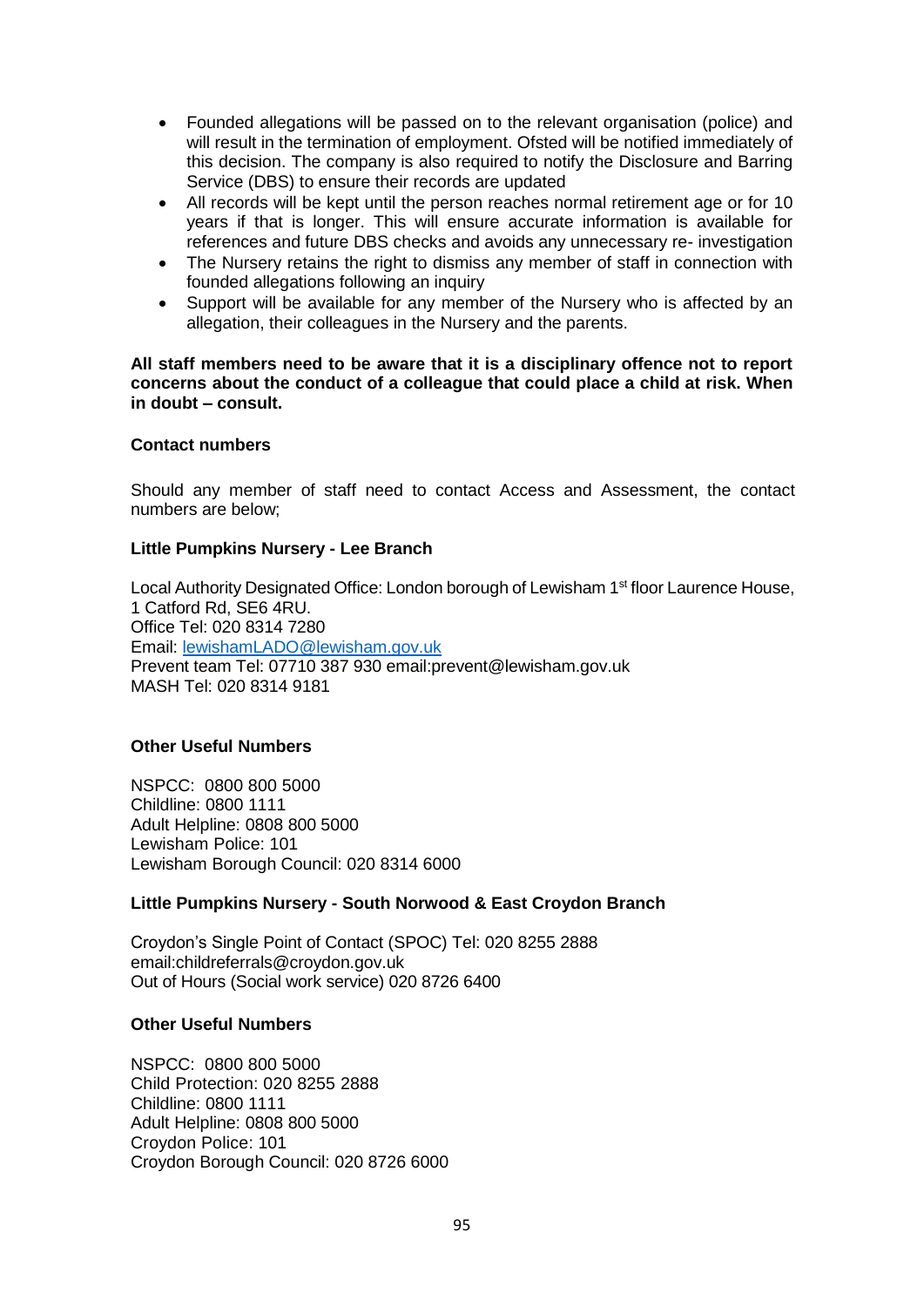Ofsted: 0300 123 1231 Or by email: [enquiries@Ofsted.gov.uk](mailto:enquiries@Ofsted.gov.uk)

## **Register**

In order to safeguard the children and to ensure we are aware of the number of children in the building at any one time, every child will be marked in the register as they enter the building at the beginning of each session. This will be the responsibility of the nominated staff member in each session.

#### **Arrival and Departure Procedure**

To ensure the safety of all children at the beginning and end of sessions, the Nursery operates an Arrival and Departure Policy to ensure that all children are supervised adequately at these times and are only handed over to previously advised adults who are known to staff

#### **Procedures: Arrival**

The main doors will be opened at the time opening ensuring that staff only allow entrance to known individuals. Parents are asked not to let each other in. As the children arrive, a member of staff will greet them and parents will add them to the register, whilst the remaining members of staff will be in room, supervising those children who have already arrived.

#### **Procedures: Departure**

Parents and carers are aware that they must provide advance notification if another person is to collect their child. Details of these people will be notified to the management whom will inform staff members to hand over children. If the person collecting the child is not known to the staff members, then it will be necessary for that person to provide suitable identification to the staff members before the child is released to them. If the staff members are in any doubt as to the person's right to collect the child, they will contact the appropriate parent or carer before releasing the child. Parents and carers are made aware that their children must be collected within five minutes of the designated collection time. Any child that is not collected after this time will result in the staff taking action in line with the Non-Collection of Children Policy.

#### **Personal mobile phones**

Mobile phones are not to be used in the Nursery environment at any time and must remain switched off and kept in the office. Should staff members need to make an urgent call or be called, the Nursery phone is available with consent from the Manager/Deputy Manager. Staff caught using mobile phones during working hours will immediately be disciplined and dismissed. Staff may use their phones on break times only within the staff room or off the premises.

## **Safety**

The safety of young children is of paramount importance. In order to ensure the safety of both children and adults, the Nursery will ensure that:

- All children are supervised by adults at all times and will always be within sight of an adult
- Forms are available for the reporting of any accident/incident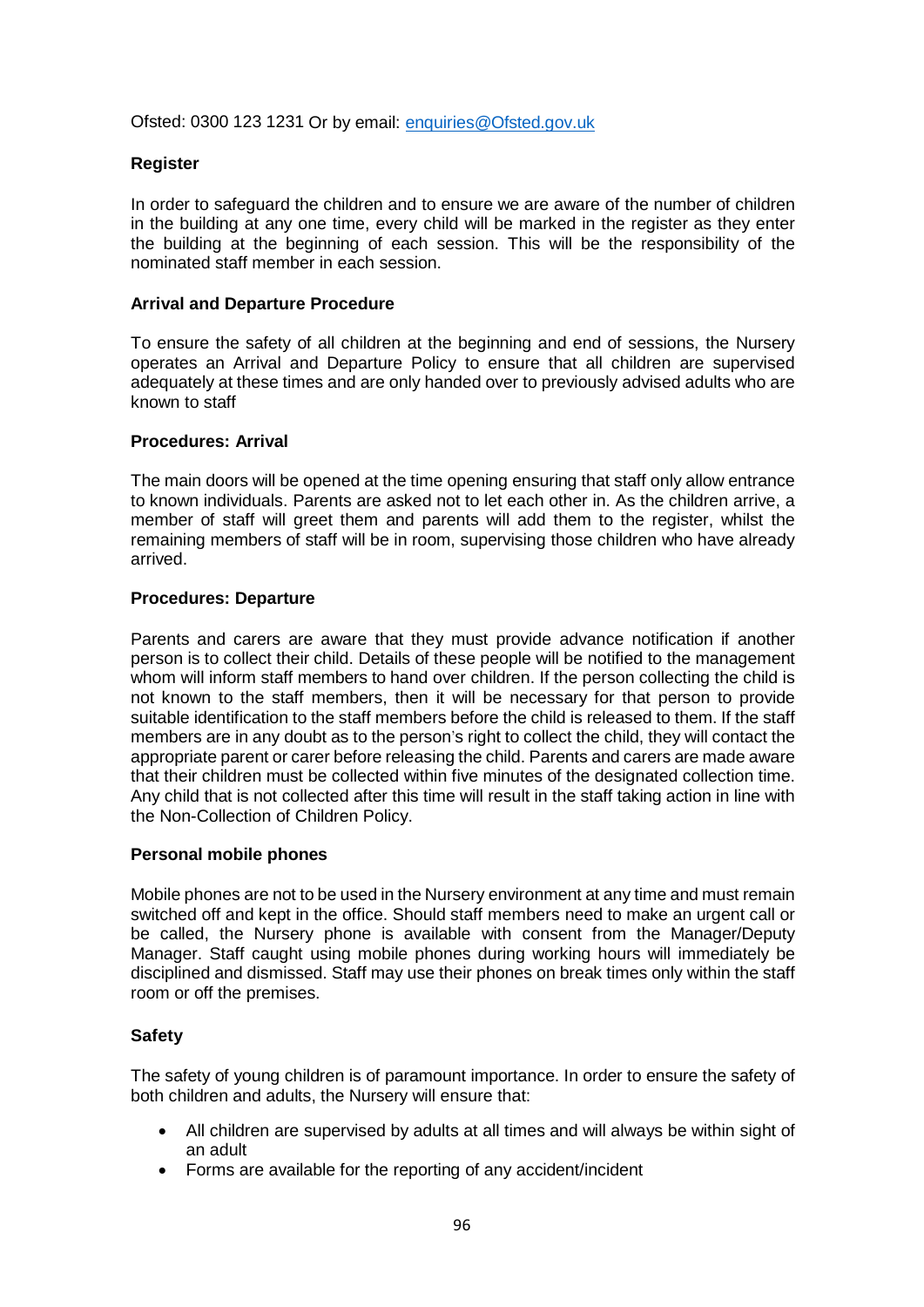- Regular safety monitoring will include checking of the accident and incident records
- All adults are aware of the system(s) in operation for children's arrivals and departures and an adult will be at the door during these periods
- Children will leave the group only with authorised adults
- Safety checks both indoors and outdoors are made at the beginning of each day
- Outdoor space is securely fenced
- Equipment is checked regularly and dangerous items are repaired or discarded
- The layout and space allow children and adults to move freely between activities
- Fire doors are never obstructed
- Fires/heaters/electric points/wires and leads are adequately guarded
- All dangerous materials, including medicines and cleaning materials are stored out of reach of children
- Adults do not walk around with hot drinks or place hot drinks within reach of children
- Fire drills are held every 6 weeks
- A register of both adults and children is completed as people arrive so that a complete record of all those present is available in any emergency
- There is no smoking on the premises
- A correctly stocked first aid box is available at all times
- Fire extinguishers are checked annually and staff members know how to use them
- Whenever children are on the premises at least two adults are present
- Large equipment is erected with care and checked regularly
- Activities such as cooking, and energetic play receive close and constant supervision
- On outings, the staff to child ratio will be at least one or two
- If a small group goes out, there will be sufficient adults to maintain appropriate ratios for staff and children remaining on the premises
- Equipment offered to children is developmentally appropriate, recognising that materials suitable for an older child may pose a risk to younger/less mature children
- The premises are checked before locking up at the end of the day
- Children do not have unsupervised access to kitchens, cookers or any cupboards storing hazardous materials including matches

## **Prevent Duty**

As of 1<sup>st</sup> July 2015, all registered early years childcare providers are subject to a duty under section 26 of the Counter – Terrorism and Security Act 2015. to have "due regards to the need to prevent people from being drawn into terrorism"

The Prevent Duty aims to stop people becoming terrorists or supporting terrorism and to keep children safe from associated dangers.

Little Pumpkins Nursery have regard to the Prevent Duty 2015. The designated lead for safeguarding has oversight of the Prevent Duty at our setting.

Senior staff has accessed the online awareness course and all staff should recognise signs of people being at risk of being recruited by terrorist or extremist groups. They can also access advice via the LSCB.

Advice given suggests staff should be alert to: